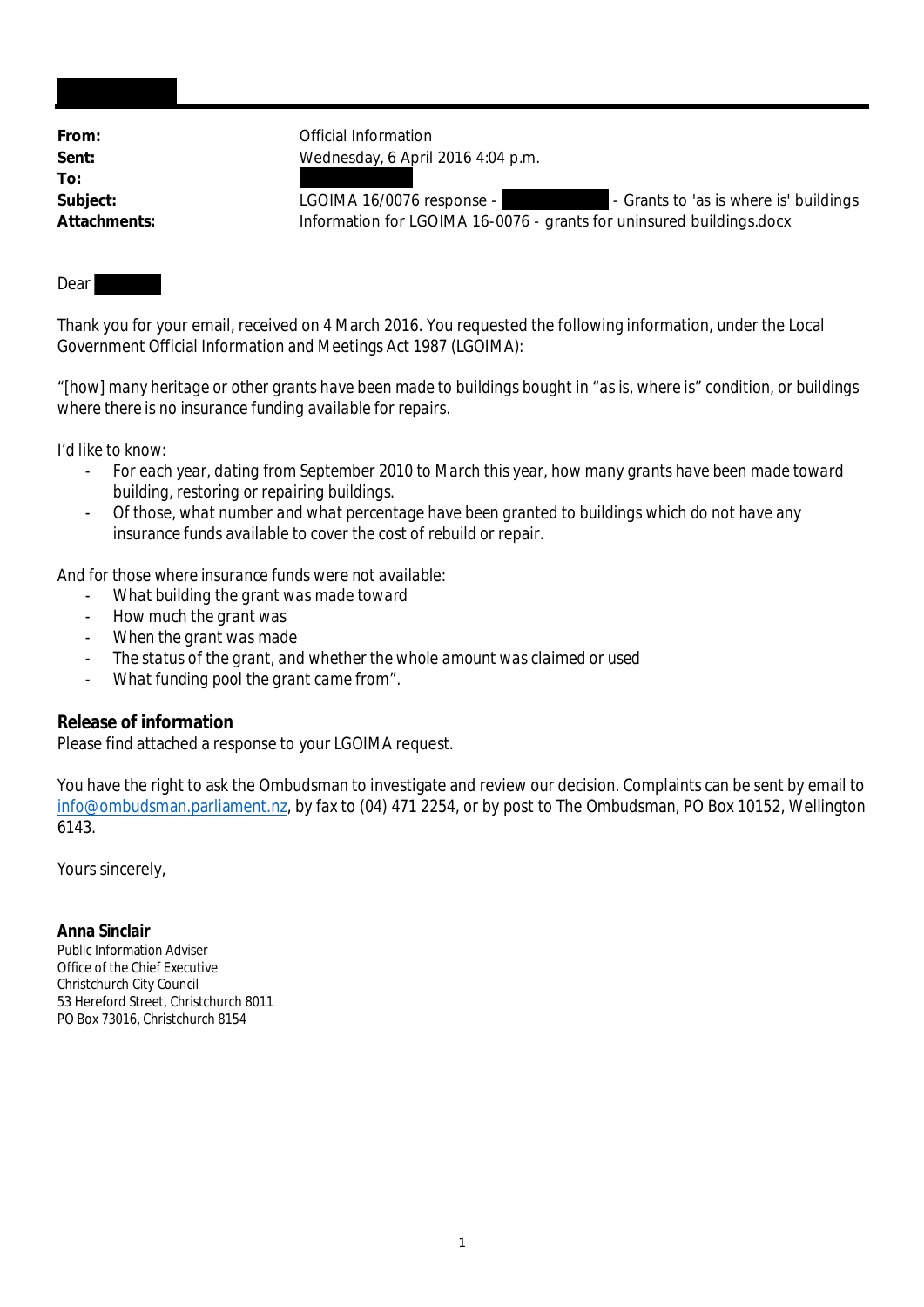**Context:**

Where a building is insured, the insurance pays for any repairs required as a result of the earthquakes, up to the cap specified in the insurance policy. The grant by the Council, on the other hand, assists with general maintenance of the building, for example fixing decay or funding seismic and/or NZ building code upgrades.

Additional details have been provided, as requested, for buildings bought after the earthquakes. As far as the Council is aware, these properties were bought "as is where is".

More information on grants is available on the Council website, as reports on these are regularly presented to the Communities, Housing and Economic Development Committee. You can find these at: [www.ccc.govt.nz/the-council/meetings-agendas-and-minutes/](http://www.ccc.govt.nz/the-council/meetings-agendas-and-minutes/).

### **Heritage Incentive Grants**

Existing at time of earthquakes, carried forward into 2011-12:

- 27 grants
- All buildings had insurance.

### 2011/12:

- 6 grants
- All buildings had insurance.

### 2012/13:

- 9 grants
- All buildings had insurance.

### 2013/14:

- 17 grants
- 1 building moved to new site.
	- o Building: St Saviour's
	- o Approved by Committee on 2 July 2013 and by Council on 25 July 2013
	- o Approved grant amount: \$143,431
	- o Amount paid out so far: \$135,931
- 1 property bought after earthquakes.
	- o Building: 49 Oxford Street, Lyttelton
	- o Approved by Committee on 3 September 2013
	- o Approved grant amount: \$27,240
	- o Amount paid out so far: \$26,555

### 2014/15:

- 10 grants
- 1 property bought after earthquakes.
	- o Building: 25 Armagh Street, The Red House
	- o Approved by Committee on 12 August 2014 and by Council on 28 August 2014
	- o Approved grant amount: \$104,119
	- o Amount paid out so far: \$0